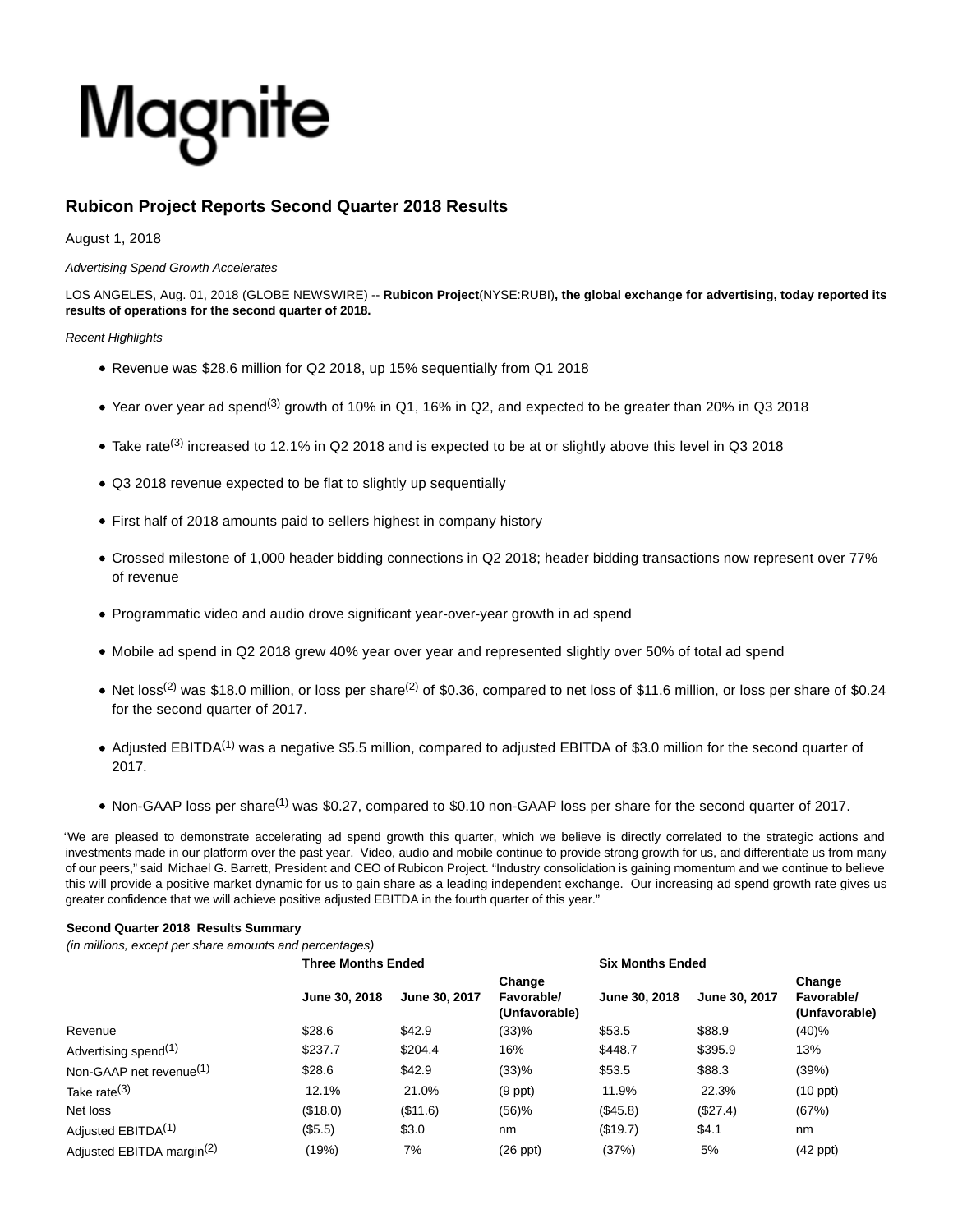| Basic and diluted loss per share       | (\$0.36) | (\$0.24) | (50)% | $(\$0.92)$ | (\$0.56) | (64%) |
|----------------------------------------|----------|----------|-------|------------|----------|-------|
| Non-GAAP loss per share <sup>(1)</sup> | (S0.27)  | (\$0.10) | 170)% | (\$0.71)   | (S0.26)  | 173%) |

## **Definitions:**

- (1) Non-GAAP net revenue, Adjusted EBITDA, non-GAAP loss per share, and advertising spend are non-GAAP financial measures. Please see<br>
(1) the discussion is the particular library CAAP Financial Measures" and the presentia the discussion in the section called "Non-GAAP Financial Measures" and the reconciliations included at the end of this press release.
- (2) Adjusted EBITDA margin is calculated as Adjusted EBITDA divided by revenue (or for periods in which we have revenue reported on a gross basis, by non-GAAP net revenue). Reconciliations for both net loss to Adjusted EBITDA and revenue to non-GAAP net revenue are included at the end of this press release. For further discussion, please see "Non-GAAP Financial Measures."

Take rate is an operational performance measure calculated as revenue (or for periods in which we have revenue reported on a gross basis, as non-GAAP net revenue) divided by advertising spend. Reconciliations for revenue to both advertising spend and non-GAAP net revenue are included at the end of this press release. For further discussion, please see "Non-GAAP Financial Measures." We review take rate for internal management purposes to assess the development of our marketplace with buyers and sellers. Our take rate (and our fees, which drive take rate) can be affected by a variety of factors, including the terms of our arrangements with buyers and sellers active on our platform

- (3) in a particular period; the scale of a buyer's or seller's activity on our platform; mix of inventory or transaction types; the implementation of new products; platforms and solution features; auction dynamics; negotiations with clients; header bidding; competitive factors and our strategic pricing decisions, including strategic fee reductions we implemented during the first half of 2017 and elimination of our buyer transaction fees as of November 1, 2018 and additional fee reductions or alternative pricing models we may implement in the future; and the overall development of the digital advertising ecosystem.
- nm not meaningful

#### **Second Quarter 2018 Results Conference Call and Webcast:**

The Company will host a conference call on August 1, 2018 at 1:30 PM (PT) / 4:30 PM (ET) to discuss the results for its second quarter of 2018.

| Live conference call                                                                                |                                                                      |  |  |  |  |  |  |
|-----------------------------------------------------------------------------------------------------|----------------------------------------------------------------------|--|--|--|--|--|--|
| Toll free number:                                                                                   | (844) 875-6911 (for domestic callers)                                |  |  |  |  |  |  |
| Direct dial number:                                                                                 | (412) 902-6511 (for international callers)                           |  |  |  |  |  |  |
| Passcode:                                                                                           | Ask to join the Rubicon Project conference call                      |  |  |  |  |  |  |
| http://investor.rubiconproject.com. under "Events and Presentations"<br>Simultaneous audio webcast: |                                                                      |  |  |  |  |  |  |
| Conference call replay                                                                              |                                                                      |  |  |  |  |  |  |
| Toll free number:                                                                                   | (877) 344-7529 (for domestic callers)                                |  |  |  |  |  |  |
| Direct dial number:                                                                                 | (412) 317-0088 (for international callers)                           |  |  |  |  |  |  |
| Passcode:                                                                                           | 10121771                                                             |  |  |  |  |  |  |
| Webcast link:                                                                                       | http://investor.rubiconproject.com. under "Events and Presentations" |  |  |  |  |  |  |

#### **About Rubicon Project**

Founded in 2007, Rubicon Project is one of the world's largest advertising exchanges. The company helps websites and apps thrive by giving them tools and expertise to sell ads easily and safely. In addition, the world's leading agencies and brands rely on Rubicon Project's technology to execute tens of billions of advertising transactions each month. Rubicon Project is an independent, publicly traded company (NYSE:RUBI) headquartered in Los Angeles, California.

Note: The Rubicon Project and the Rubicon Project logo are registered service marks of The Rubicon Project, Inc.

#### **Forward-Looking Statements:**

This press release and management's prepared remarks during the conference call referred to above include, and management's answers to questions during the conference call may include, forward-looking statements, including statements based upon or relating to our expectations, assumptions, estimates, and projections. In some cases, you can identify forward-looking statements by terms such as "may," "might," "will," "objective," "intend," "should," "could," "can," "would," "expect," "believe," "design," "anticipate," "estimate," "predict," "potential," "plan" or the negative of these terms, and similar expressions. Forward-looking statements may include, but are not limited to, statements concerning our anticipated financial performance, including, without limitation, revenue, advertising spend, non-GAAP net revenue, non-GAAP loss per share, profitability, net income (loss), Adjusted EBITDA, earnings per share, and cash flow; our belief that we will achieve positive adjusted EBITDA in the fourth quarter of 2018; strategic objectives, including focus on header bidding, mobile, video, and private marketplace opportunities; investments in our business; development of our technology; introduction of new offerings; the impact of our acquisition of nToggle and its traffic shaping technology on our business; the effects of our cost reduction initiatives; scope and duration of client relationships; the fees we may charge in the future; business mix and expansion of our mobile, video and private marketplace offerings; sales growth; client utilization of our offerings; our competitive differentiation; our market share and leadership position in the industry; market conditions, trends, and opportunities; consumer reach; certain statements regarding future operational performance measures including ad requests, fill rate, paid impressions, average CPM, take rate, and advertising spend; and factors that could affect these and other aspects of our business. These statements are not guarantees of future performance; they reflect our current views with respect to future events and are based on assumptions and estimates and subject to known and unknown risks, uncertainties and other factors that may cause our actual results, performance or achievements to be materially different from expectations or results projected or implied by forward-looking statements. These risks include, but are not limited to: our ability to grow and to manage any growth effectively; our ability to develop innovative new technologies and remain a market leader; our ability to attract and retain buyers and sellers and increase our business with them; our vulnerability to loss of, or reduction in spending by, buyers; our reliance on large sources of advertising demand; our ability to maintain and grow a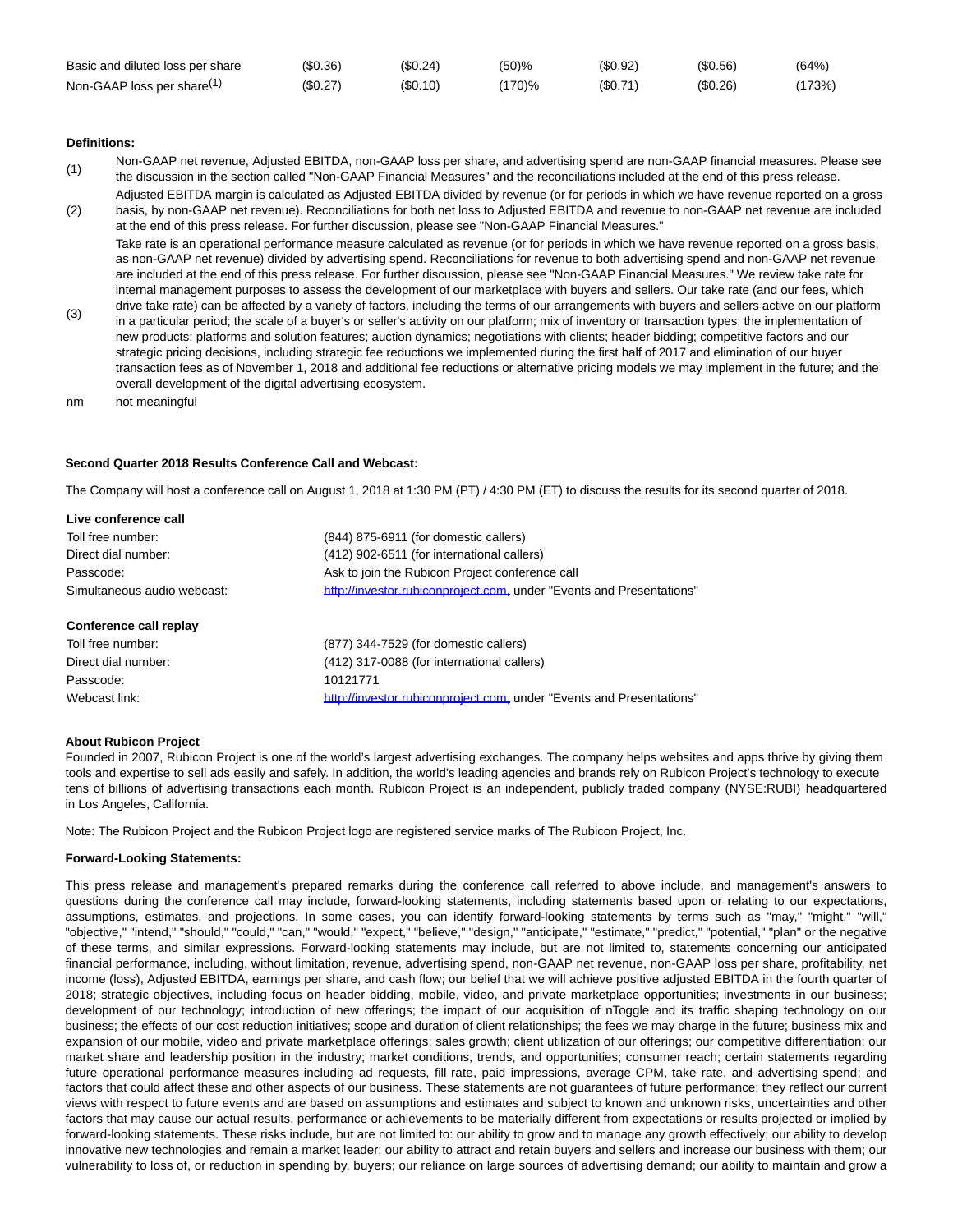supply of digital advertising inventory from sellers; the effect on the advertising market and our business from difficult economic conditions; the freedom of buyers and sellers to direct their spending and inventory to competing sources of inventory and demand; our ability to use our solution for purchase and sale of higher value digital advertising inventory and to expand the use of our solution by buyers and sellers utilizing evolving digital media platforms; our ability to introduce new offerings and bring them to market in a timely manner, and otherwise adapt in response to client demands and industry trends, including shifts in digital advertising growth from desktop to mobile channels and from display to video formats; the increased prevalence of header bidding and its effect on our competitive position; our header bidding solution not resulting in revenue growth and causing infrastructure strain and added cost; uncertainty of our estimates and expectations associated with new offerings, including header bidding, private marketplace, mobile, video, guaranteed audience solutions, and traffic shaping; declined fees and take rate and the need to grow through advertising spend increases rather than fee increases; our ability to compensate for a reduced take rate by increasing the volume and/or value of transactions on our platform; our vulnerability to the depletion of our cash resources as revenue declines with the reduction in our take rate and as we incur additional investments in technology required to support the increased volume of transactions on our exchange; our ability to support our growth objectives with reduced resources from our cost reduction initiatives; our ability to raise additional capital if needed and/or to renew our working capital line of credit; our limited operating history and history of losses; our ability to continue to expand into new geographic markets; increased prevalence of ad-blocking technologies; the slowing growth rate of online digital display advertising; the growing percentage of online and mobile advertising spending captured by owned and operated sites (such as Facebook and Google); the effects, including loss of market share, of increased competition in our market and increasing concentration of advertising spending, including mobile spending, in a small number of very large competitors; the effects of consolidation in the ad tech industry, such as AT&T's acquisition of AppNexus; acts of competitors and other third parties that can adversely affect our business; our ability to differentiate our offerings and compete effectively in a market trending increasingly toward commodification, transparency, and disintermediation; requests for discounts, fee concessions or revisions, rebates, refunds, favorable payment terms and greater levels of pricing transparency and specificity; potential adverse effects of malicious activity such as fraudulent inventory and malware; the effects of seasonal trends on our results of operations; costs associated with defending intellectual property infringement and other claims; our ability to attract and retain qualified employees and key personnel; our ability to identify future acquisitions of or investments in complementary companies or technologies and our ability to consummate the acquisitions and integrate such companies or technologies; and our ability to comply with, and the effect on our business of, the European General Data Protection Regulation, the California Consumer Privacy Act, and other evolving legal standards and regulations, particularly concerning data protection and consumer privacy and evolving labor standards.

We discuss many of these risks and additional factors that could cause actual results to differ materially from those anticipated by our forward-looking statements under the headings "Risk Factors," "Management's Discussion and Analysis of Financial Condition and Results of Operations," and elsewhere in filings we have made and will make from time to time with the Securities and Exchange Commission, or SEC, including our Annual Report on Form 10-K for the year ended December 31, 2017 and subsequent Quarterly Reports on Form 10-Q. These forward-looking statements represent our estimates and assumptions only as of the date made. Unless required by federal securities laws, we assume no obligation to update any of these forward-looking statements, or to update the reasons actual results could differ materially from those anticipated, to reflect circumstances or events that occur after the statements are made. Without limiting the foregoing, any guidance we may provide will generally be given only in connection with quarterly and annual earnings announcements, without interim updates, and we may appear at industry conferences or make other public statements without disclosing material nonpublic information in our possession. Given these uncertainties, investors should not place undue reliance on these forward-looking statements. Investors should read this press release and the documents that we reference in this press release and have filed or will file with the SEC completely and with the understanding that our actual future results may be materially different from what we expect. We qualify all of our forward-looking statements by these cautionary statements.

#### **Non-GAAP Financial Measures:**

This press release includes information relating to advertising spend, non-GAAP net revenue, Adjusted EBITDA, non-GAAP net loss, and non-GAAP loss per share, which are financial measures that have not been prepared in accordance with GAAP. These non-GAAP financial measures are used by our management and board of directors, in addition to our GAAP results, to understand and evaluate our performance and trends, to prepare and approve our annual budget, and to develop short- and long-term plans and performance objectives. Management believes that these non-GAAP financial measures provide useful information about our core results and thus are appropriate to enhance the overall understanding of our past performance and our prospects for the future.

These non-GAAP financial measures are not intended to be considered in isolation from, as substitutes for, or as superior to, the corresponding financial measures prepared in accordance with GAAP. You are encouraged to evaluate these adjustments, and review the reconciliation of these non-GAAP financial measures to their most comparable GAAP measures, and the reasons we consider them appropriate. It is important to note that the particular items we exclude from, or include in, our non-GAAP financial measures may differ from the items excluded from, or included in, similar non-GAAP financial measures used by other companies. See "Reconciliation of revenue to advertising spend and revenue to non-GAAP net revenue," "Reconciliation of net loss to Adjusted EBITDA," "Reconciliation of net loss to non-GAAP net loss" and "Reconciliation of GAAP loss per share to non-GAAP loss per share" included as part of this press release.

#### **Advertising Spend:**

We define advertising spend as the total volume of spending between buyers and sellers transacted on our platform. Advertising spend does not represent revenue reported on a GAAP basis. Tracking our advertising spend facilitates comparison of our results to the results of companies in our industry that report GAAP revenue on a gross basis. We also use advertising spend for internal management purposes to assess market share of total advertising spending.

Our advertising spend may be influenced by demand for our services, the volume and characteristics of paid impressions, average CPM, our ability to fill bid requests, the nature and amount of fees we charge, and other factors such as changes in the market, our execution of the business, and competition.

Advertising spend may fluctuate due to seasonality. In the past, we have experienced higher advertising spend during the fourth quarter of a given year because many buyers devote a disproportionate amount of their advertising budgets to this period of the year to coincide with increased holiday purchasing. Buyers' focus on the fourth quarter generates more bidding activity on our platform, which may drive higher volumes of paid impressions, average CPM, or both. Our advertising spend grew 16% and 13% for the three and six months ended June 30, 2018, respectively, compared to the same periods in 2017. The increase in advertising spend was driven by higher ad request volumes and an increase in the CPMs generated from our auctions. The increase in CPMs was driven by increased bidding activity on our platform, the value of the inventory that we made available to buyers, including PMP, mobile and video inventory that typically carries higher pricing, and auction dynamics, including the implementation of first price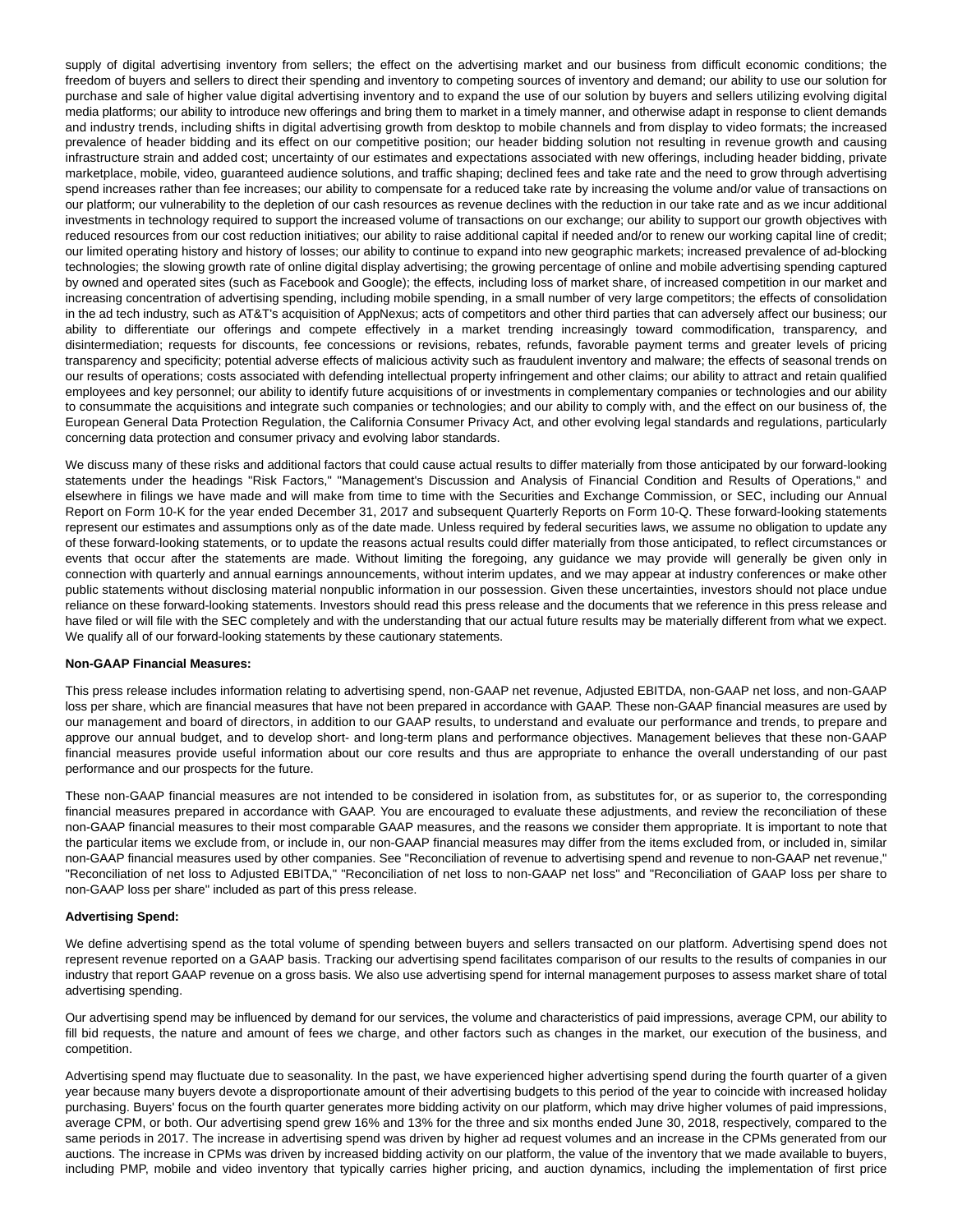auctions and Estimated Market Rate ("EMR") for our header bidding inventory. In January 2018, we made first price our default auction dynamic for header bidding transactions.

#### **Non-GAAP Net Revenue:**

We define non-GAAP net revenue as GAAP revenue less amounts we pay sellers, where the amounts paid are included within cost of revenue for the portion of our revenue reported on a gross basis. The portion of our revenue reported on a gross basis was attributable to intent marketing services, which no longer generated revenue after the first quarter of 2017. Historically, non-GAAP net revenue was a useful measure in assessing the performance of our business in periods for which our revenue included revenue reported on a gross basis, because it showed the operating results of our business on a consistent basis without the effect of differing revenue reporting (gross vs. net) that we applied under GAAP across different types of transactions, and facilitated comparison of our results to the results of companies that report all of their revenue on a net basis. Revenue from intent marketing services in the first quarter of 2017 created the difference between our non-GAAP net revenue and our GAAP revenue for that period. We ceased offering our intent marketing solution in the first quarter of 2017, so for subsequent periods non-GAAP net revenue is the same as GAAP revenue, as there is no longer a reconciling item between GAAP and non-GAAP net revenue. Non-GAAP net revenue is presented for comparative purposes as the first quarter of 2017 still included the intent marketing solution reconciling item.

A potential limitation of non-GAAP net revenue is that other companies may define non-GAAP net revenue differently, which may make comparisons difficult.

Non-GAAP net revenue is influenced by the volume and characteristics of advertising spend and our take rate. The revenue we have reported on a gross basis was associated with our intent marketing business. Because we exited that business in the first quarter of 2017, we do not expect to report any revenue on a gross basis after the first quarter of 2017 unless and until we change our business practices, develop new products, or make an acquisition, in each case with characteristics that require gross reporting.

#### **Adjusted EBITDA:**

We define Adjusted EBITDA as net income (loss) adjusted to exclude stock-based compensation expense, depreciation and amortization, amortization of acquired intangible assets, impairment charges, interest income or expense, and other cash and non-cash based income or expenses that we do not consider indicative of our core operating performance, including, but not limited to foreign exchange gains and losses, acquisition and related items, and provision (benefit) for income taxes. We believe Adjusted EBITDA is useful to investors in evaluating our performance for the following reasons:

- Adjusted EBITDA is widely used by investors and securities analysts to measure a company's performance without regard to items such as those we exclude in calculating this measure, which can vary substantially from company to company depending upon their financing, capital structures, and the method by which assets were acquired.
- Our management uses Adjusted EBITDA in conjunction with GAAP financial measures for planning purposes, including the preparation of our annual operating budget, as a measure of performance and the effectiveness of our business strategies, and in communications with our board of directors concerning our performance. Adjusted EBITDA may also be used as a metric for determining payment of cash incentive compensation.
- Adjusted EBITDA provides a measure of consistency and comparability with our past performance that many investors find useful, facilitates period-to-period comparisons of operations, and also facilitates comparisons with other peer companies, many of which use similar non-GAAP financial measures to supplement their GAAP results.

Although Adjusted EBITDA is frequently used by investors and securities analysts in their evaluations of companies, Adjusted EBITDA has limitations as an analytical tool, and should not be considered in isolation or as a substitute for analysis of our results of operations as reported under GAAP. These limitations include:

- Stock-based compensation is a non-cash charge and will remain an element of our long-term incentive compensation package, although we exclude it as an expense when evaluating our ongoing operating performance for a particular period.
- Depreciation and amortization are non-cash charges, and the assets being depreciated or amortized will often have to be replaced in the future, but Adjusted EBITDA does not reflect any cash requirements for these replacements.
- Impairment charges are non-cash charges related to goodwill, intangible assets and/or long-lived assets.
- Adjusted EBITDA does not reflect non-cash charges related to acquisition and related items, such as amortization of acquired intangible assets and changes in the fair value of contingent consideration.
- Adjusted EBITDA does not reflect cash and non-cash charges and changes in, or cash requirements for, acquisition and related items, such as certain transaction expenses and expenses associated with earn-out amounts.
- Adjusted EBITDA does not reflect changes in our working capital needs, capital expenditures, or contractual commitments.
- Adjusted EBITDA does not reflect cash requirements for income taxes and the cash impact of other income or expense.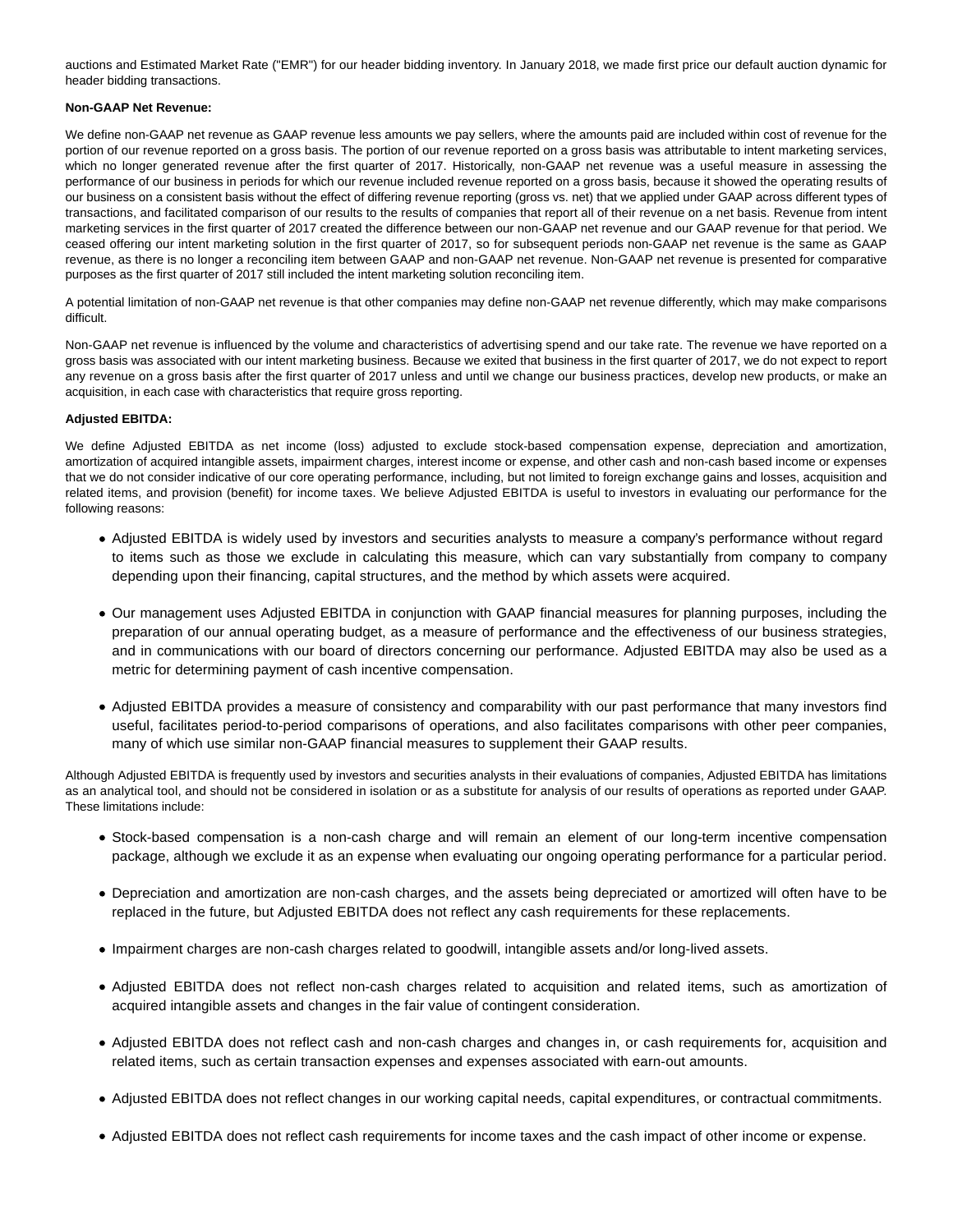Other companies may calculate Adjusted EBITDA differently than we do, limiting its usefulness as a comparative measure.

Our Adjusted EBITDA is influenced by fluctuations in our revenue and the timing and amounts of our investments in our operations. Adjusted EBITDA should not be considered as an alternative to net income (loss), operating loss, or any other measure of financial performance calculated and presented in accordance with GAAP.

#### **Non-GAAP Net Income (Loss) and Non-GAAP Earnings (Loss) per Share:**

We define non-GAAP earnings (loss) per share as non-GAAP net income (loss) divided by non-GAAP weighted-average shares outstanding. Non-GAAP net income (loss) is equal to net income (loss) excluding stock-based compensation, impairment charges, cash and non-cash based acquisition and related expenses, including amortization of acquired intangible assets, transaction expenses, expenses associated with earn-out amounts, and foreign currency gains and losses. In periods in which non-GAAP net income (loss) is positive, non-GAAP weighted-average shares outstanding used to calculate non-GAAP earnings (loss) per share includes the impact of potentially dilutive shares. Potentially dilutive shares consist of stock options, restricted stock awards, restricted stock units, potential shares issued under the Employee Stock Purchase Plan, each computed using the treasury stock method, shares held in escrow, and potential shares issued as part of contingent consideration as a result of business combinations. We believe non-GAAP earnings (loss) per share is useful to investors in evaluating our ongoing operational performance and our trends on a per share basis, and also facilitates comparison of our financial results on a per share basis with other companies, many of which present a similar non-GAAP measure. However, a potential limitation of our use of non-GAAP earnings (loss) per share is that other companies may define non-GAAP earnings (loss) per share differently, which may make comparison difficult. This measure may also exclude expenses that may have a material impact on our reported financial results. Non-GAAP earnings (loss) per share is a performance measure and should not be used as a measure of liquidity. Because of these limitations, we also consider the comparable GAAP measure of net income (loss).

#### **THE RUBICON PROJECT, INC. CONDENSED CONSOLIDATED BALANCE SHEETS (In thousands) (unaudited)**

|                                               | June 30, 2018 | December 31, 2017 |  |
|-----------------------------------------------|---------------|-------------------|--|
| <b>ASSETS</b>                                 |               |                   |  |
| Current assets:                               |               |                   |  |
| Cash and cash equivalents                     | \$72,247      | \$76,642          |  |
| Marketable securities                         | 32,072        | 52,504            |  |
| Accounts receivable, net                      | 153,163       | 165,890           |  |
| Prepaid expenses and other current assets     | 9,041         | 9,620             |  |
| <b>TOTAL CURRENT ASSETS</b>                   | 266,523       | 304,656           |  |
| Property and equipment, net                   | 36,571        | 47,393            |  |
| Internal use software development costs, net  | 14,340        | 12,734            |  |
| Other assets, non-current                     | 1,197         | 5,493             |  |
| Intangible assets, net                        | 11,767        | 13,359            |  |
| <b>TOTAL ASSETS</b>                           | \$330,398     | \$383,635         |  |
| <b>LIABILITIES AND STOCKHOLDERS' EQUITY</b>   |               |                   |  |
| <b>Current liabilities:</b>                   |               |                   |  |
| Accounts payable and accrued expenses         | \$198,504     | \$214,103         |  |
| Other current liabilities                     | 2,899         | 3,141             |  |
| <b>TOTAL CURRENT LIABILITIES</b>              | 201,403       | 217,244           |  |
| Other liabilities, non-current                | 1,331         | 1,780             |  |
| <b>TOTAL LIABILITIES</b>                      | 202,734       | 219,024           |  |
| STOCKHOLDERS' EQUITY                          |               |                   |  |
| Common stock                                  | 1             |                   |  |
| Additional paid-in capital                    | 427,324       | 418,354           |  |
| Accumulated other comprehensive income (loss) | (77)          | 41                |  |
| <b>Accumulated deficit</b>                    | (299, 584)    | (253, 784)        |  |
| TOTAL STOCKHOLDER'S EQUITY                    | 127,664       | 164,611           |  |
| TOTAL LIABILITITES AND STOCKHOLDERS' EQUITY   | \$330,398     | \$383,635         |  |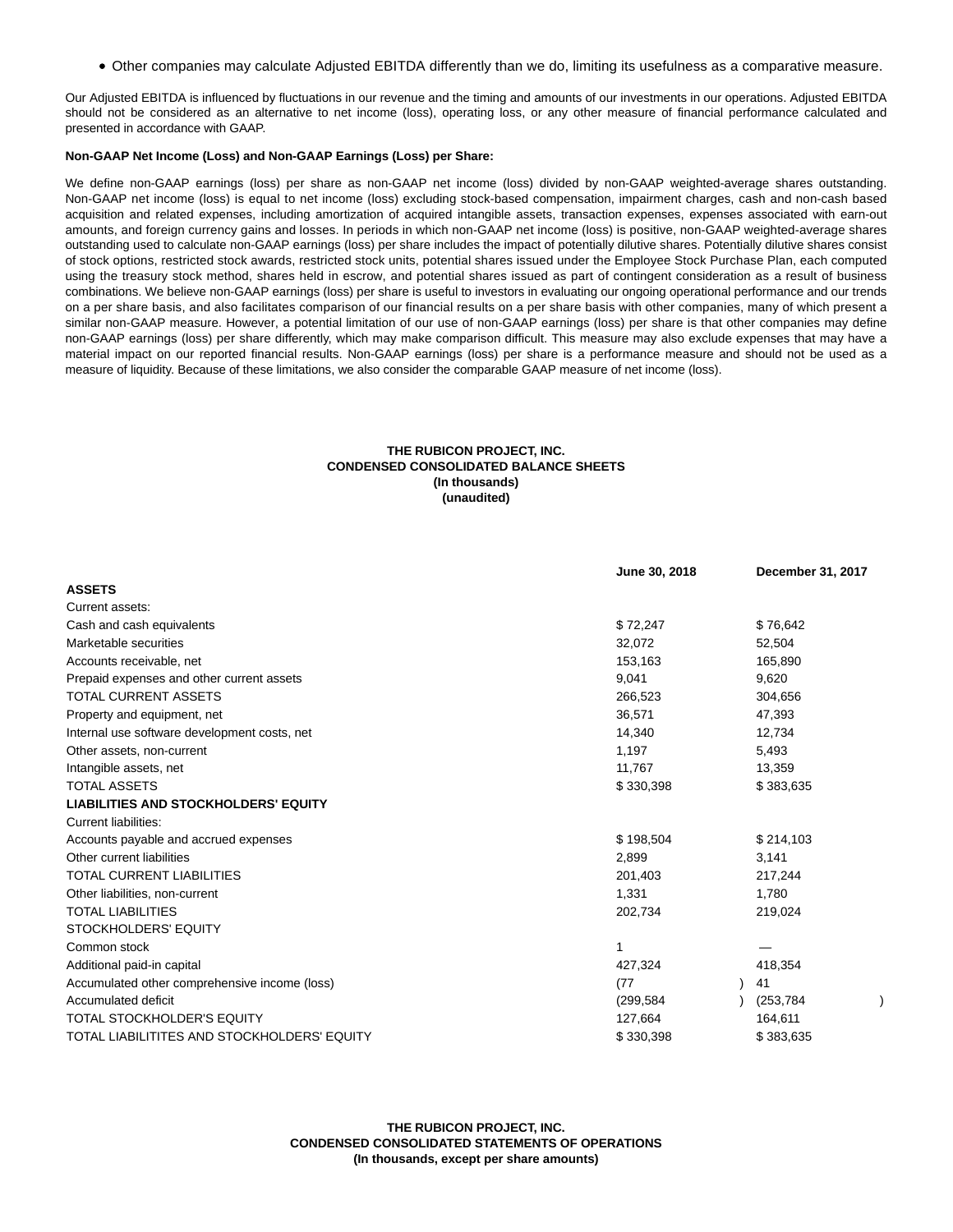# **(unaudited)**

|                                                             | <b>Three Months Ended</b> |  |               | <b>Six Months Ended</b> |  |               |  |
|-------------------------------------------------------------|---------------------------|--|---------------|-------------------------|--|---------------|--|
|                                                             | June 30, 2018             |  | June 30, 2017 | June 30, 2018           |  | June 30, 2017 |  |
| Revenue                                                     | \$28,648                  |  | \$42,922      | \$53,524                |  | \$88,937      |  |
| Expenses $(1)(2)$ :                                         |                           |  |               |                         |  |               |  |
| Cost of revenue                                             | 15,044                    |  | 13,698        | 29,827                  |  | 28,386        |  |
| Sales and marketing                                         | 11,135                    |  | 12,529        | 23,392                  |  | 27,157        |  |
| Technology and development                                  | 9,245                     |  | 12,044        | 19,739                  |  | 24,797        |  |
| General and administrative                                  | 11,441                    |  | 14,355        | 23,985                  |  | 29,435        |  |
| Restructuring and other exit costs                          | 974                       |  | 1,621         | 3,440                   |  | 5,959         |  |
| Total expenses                                              | 47,839                    |  | 54,247        | 100,383                 |  | 115,734       |  |
| Loss from operations                                        | (19, 191)                 |  | (11, 325)     | (46, 859)               |  | (26, 797)     |  |
| Other (income) expense:                                     |                           |  |               |                         |  |               |  |
| Interest income, net                                        | (274)                     |  | (228)         | (545)                   |  | (395)         |  |
| Other income                                                | (210)                     |  | (167          | (420)                   |  | (379)         |  |
| Foreign exchange (gain) loss, net                           | (797)                     |  | 479           | (243)                   |  | 851           |  |
| Total other (income) expense, net                           | (1,281)                   |  | 84            | (1,208)                 |  | 77            |  |
| Loss before income taxes                                    | (17, 910)                 |  | (11, 409)     | (45, 651)               |  | (26, 874)     |  |
| Provision for income taxes                                  | 74                        |  | 146           | 149                     |  | 521           |  |
| Net loss                                                    | \$(17,984)                |  | \$(11, 555)   | \$ (45,800)             |  | \$ (27, 395)  |  |
| Net loss per share:                                         |                           |  |               |                         |  |               |  |
| <b>Basic and Diluted</b>                                    | \$ (0.36)                 |  | \$ (0.24)     | \$ (0.92)               |  | \$ (0.56)     |  |
| Weighted average shares used to compute net loss per share: |                           |  |               |                         |  |               |  |
| <b>Basic and Diluted</b>                                    | 50,071                    |  | 48,783        | 49,883                  |  | 48,559        |  |

(1) Stock-based compensation expense included in our expenses was as follows:

|                                        | <b>Three Months Ended</b> | <b>Six Months Ended</b> |               |               |
|----------------------------------------|---------------------------|-------------------------|---------------|---------------|
|                                        | June 30, 2018             | June 30, 2017           | June 30, 2018 | June 30, 2017 |
| Cost of revenue                        | \$77                      | \$96                    | \$184         | \$180         |
| Sales and marketing                    | 1.158                     | 974                     | 2.343         | 2.409         |
| Technology and development             | 623                       | 981                     | 1.472         | 2.056         |
| General and administrative             | 2.402                     | 2.628                   | 4.759         | 5.337         |
| Restructuring and other exit costs     | 352                       | 624                     | 398           | 1.560         |
| Total stock-based compensation expense | \$4.612                   | \$5,303                 | \$9.156       | \$11.542      |

(2) Depreciation and amortization expense included in our expenses was as follows:

|                                             | <b>Three Months Ended</b> |               | <b>Six Months Ended</b> |               |  |
|---------------------------------------------|---------------------------|---------------|-------------------------|---------------|--|
|                                             | June 30, 2018             | June 30, 2017 | June 30, 2018           | June 30, 2017 |  |
| Cost of revenue                             | \$8.353                   | \$8.045       | \$16.514                | \$16.424      |  |
| Sales and marketing                         | 151                       | 286           | 314                     | 753           |  |
| Technology and development                  | 227                       | 331           | 468                     | 997           |  |
| General and administrative                  | 147                       | 193           | 292                     | 802           |  |
| Total depreciation and amortization expense | \$8.878                   | \$8,855       | \$17.588                | \$18,976      |  |

# **THE RUBICON PROJECT, INC. CONDENSED CONSOLIDATED STATEMENTS OF CASH FLOWS (In thousands) (unaudited)**

**Six Months Ended June 30, 2018 June 30, 2017**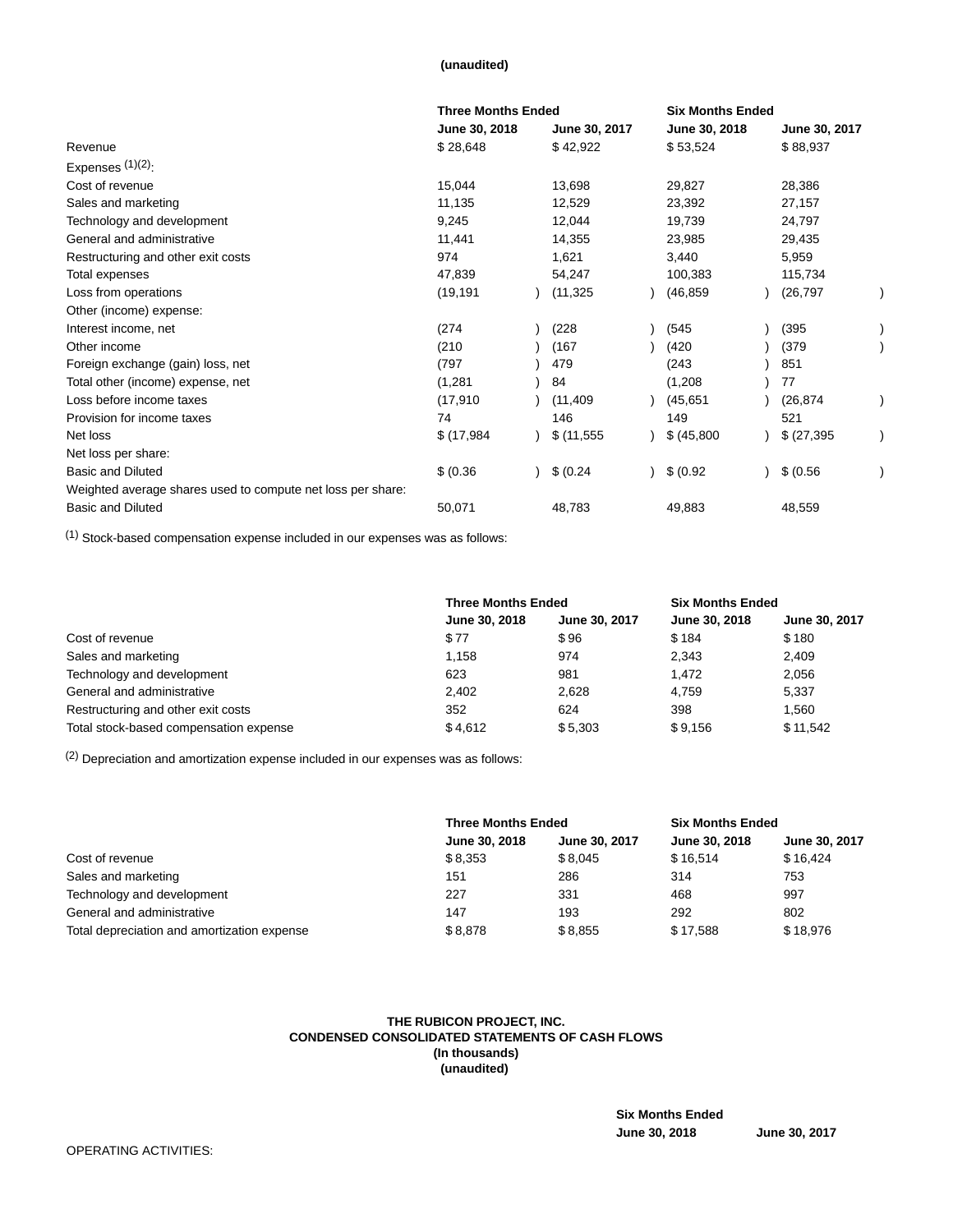| Net loss                                                                                  | \$ (45,800) | \$ (27, 395) |  |
|-------------------------------------------------------------------------------------------|-------------|--------------|--|
| Adjustments to reconcile net loss to net cash provided by (used in) operating activities: |             |              |  |
| Depreciation and amortization                                                             | 17,588      | 18,976       |  |
| Stock-based compensation                                                                  | 9,156       | 11,542       |  |
|                                                                                           | 120         | 271          |  |
| Loss on disposal of property and equipment<br>Provision for doubtful accounts             | 215         | 566          |  |
|                                                                                           |             |              |  |
| Accretion of available for sale securities                                                | (318)       | (76)         |  |
| Unrealized foreign currency gains, net                                                    | (766)       | 1,130        |  |
| Deferred income taxes                                                                     |             | 274          |  |
| Changes in operating assets and liabilities, net of effect of business acquisitions:      |             |              |  |
| Accounts receivable                                                                       | 12,342      | 52,917       |  |
| Prepaid expenses and other assets                                                         | 2,351       | (393)        |  |
| Accounts payable and accrued expenses                                                     | (15, 287)   | (44, 561)    |  |
| <b>Other liabilities</b>                                                                  | (691)       | (446)        |  |
| Net cash provided by (used in) operating activities                                       | (21,090)    | 12,805       |  |
| <b>INVESTING ACTIVITIES:</b>                                                              |             |              |  |
| Purchases of property and equipment                                                       | (1, 216)    | (4,839)      |  |
| Capitalized internal use software development costs                                       | (4, 817)    | (4, 327)     |  |
| Investments in available-for-sale securities                                              | (23, 991)   | (31,789)     |  |
| Maturities of available-for-sale securities                                               | 41,150      | 45,050       |  |
| Sales of available-for-sale securities                                                    | 6,086       |              |  |
| Net cash provided by investing activities                                                 | 17,212      | 4,095        |  |
| <b>FINANCING ACTIVITIES:</b>                                                              |             |              |  |
| Proceeds from exercise of stock options                                                   | 45          | 384          |  |
| Proceeds from issuance of common stock under employee stock purchase plan                 | 143         | 444          |  |
| Taxes paid related to net share settlement                                                | (658)       | (2,048)      |  |
| Net cash used in financing activities                                                     | (470)       | (1,220)      |  |
| EFFECT OF EXCHANGE RATE CHANGES ON CASH, CASH EQUIVALENTS AND RESTRICTED<br><b>CASH</b>   | (47)        | 140          |  |
| CHANGE IN CASH, CASH EQUIVALENTS AND RESTRICTED CASH                                      | (4, 395)    | 15,820       |  |
| CASH, CASH EQUIVALENTS AND RESTRICTED CASH — Beginning of period                          | 76,642      | 149,498      |  |
| CASH, CASH EQUIVALENTS AND RESTRICTED CASH - End of period                                | \$72,247    | \$165,318    |  |
| SUPPLEMENTAL DISCLOSURES OF OTHER CASH FLOW INFORMATION:                                  |             |              |  |
| Capitalized assets financed by accounts payable and accrued expenses                      | 712         | 3,944        |  |
| Capitalized stock-based compensation                                                      | 284         | 251          |  |

# **THE RUBICON PROJECT, INC. RECONCILIATION OF REVENUE TO ADVERTISING SPEND AND REVENUE TO NON-GAAP NET REVENUE (In thousands) (unaudited)**

|                                             | <b>Three Months Ended</b> | <b>Six Months Ended</b> |               |               |
|---------------------------------------------|---------------------------|-------------------------|---------------|---------------|
|                                             | June 30, 2018             | June 30, 2017           | June 30, 2018 | June 30, 2017 |
| Revenue                                     | \$28.648                  | \$42,922                | \$53.524      | \$88,937      |
| Plus amounts paid to sellers <sup>(1)</sup> | 209,010                   | 161.469                 | 395,161       | 306,994       |
| Advertising spend                           | \$237.658                 | \$204.391               | \$448.685     | \$395,931     |
|                                             |                           |                         |               |               |

|                                                                 | <b>Three Months Ended</b> |               | <b>Six Months Ended</b> |               |
|-----------------------------------------------------------------|---------------------------|---------------|-------------------------|---------------|
|                                                                 | June 30, 2018             | June 30, 2017 | June 30, 2018           | June 30, 2017 |
| Revenue                                                         | \$28.648                  | \$42.922      | \$53.524                | \$88.937      |
| Less amounts paid to sellers reflected in cost of revenue $(2)$ |                           |               |                         | 633           |
| Non-GAAP net revenue                                            | \$28.648                  | \$42.922      | \$53.524                | \$88.304      |

(1) Amounts paid to sellers for the portion of our revenue reported on a net basis for GAAP purposes.

(2) Amounts paid to sellers for the portion of our revenue reported on a gross basis for GAAP purposes.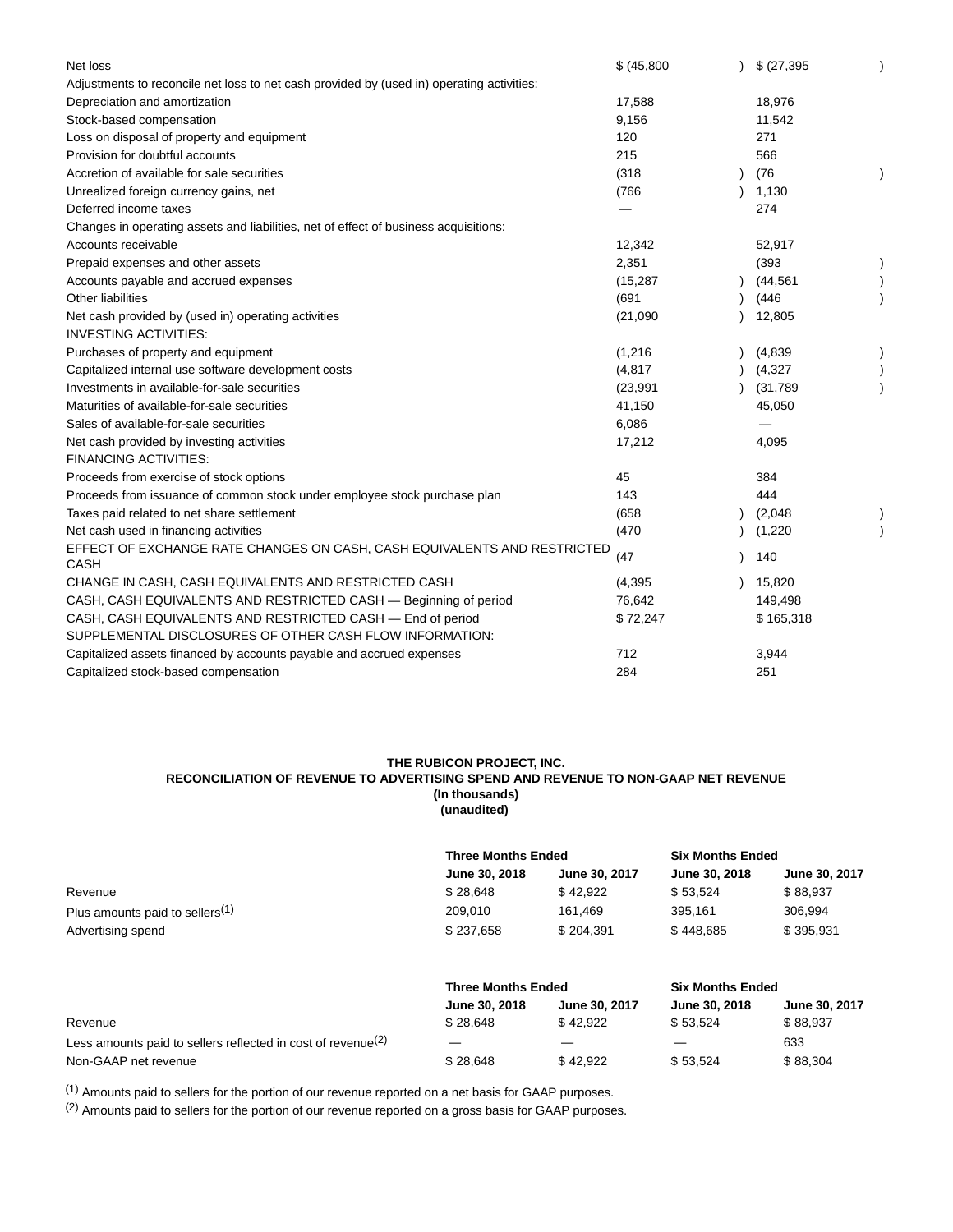## **THE RUBICON PROJECT, INC. RECONCILIATION OF NET LOSS TO ADJUSTED EBITDA (In thousands) (unaudited)**

|                                                                                                | <b>Three Months Ended</b> |  |               | <b>Six Months Ended</b> |               |  |               |  |
|------------------------------------------------------------------------------------------------|---------------------------|--|---------------|-------------------------|---------------|--|---------------|--|
|                                                                                                | June 30, 2018             |  | June 30, 2017 |                         | June 30, 2018 |  | June 30, 2017 |  |
| Net loss                                                                                       | \$(17,984)                |  | \$(11, 555)   |                         | \$ (45,800)   |  | \$ (27, 395)  |  |
| Add back (deduct):                                                                             |                           |  |               |                         |               |  |               |  |
| Depreciation and amortization expense, excluding amortization of<br>acquired intangible assets | 8,082                     |  | 8.076         |                         | 15.996        |  | 16,612        |  |
| Amortization of acquired intangibles                                                           | 796                       |  | 779           |                         | 1.592         |  | 2.364         |  |
| Stock-based compensation expense                                                               | 4.612                     |  | 5.303         |                         | 9.156         |  | 11.542        |  |
| Interest income, net                                                                           | (274)                     |  | (228          |                         | (545          |  | (395)         |  |
| Foreign exchange (gain) loss, net                                                              | (797                      |  | 479           |                         | (243)         |  | 851           |  |
| Provision for income taxes                                                                     | 74                        |  | 146           |                         | 149           |  | 521           |  |
| <b>Adiusted EBITDA</b>                                                                         | \$ (5,491)                |  | \$3.000       |                         | \$(19,695)    |  | \$4,100       |  |

#### **THE RUBICON PROJECT, INC. RECONCILIATION OF NET LOSS TO NON-GAAP NET LOSS (In thousands) (unaudited)**

|                                                                                  | <b>Three Months Ended</b> |  |               | <b>Six Months Ended</b> |               |  |               |  |
|----------------------------------------------------------------------------------|---------------------------|--|---------------|-------------------------|---------------|--|---------------|--|
|                                                                                  | June 30, 2018             |  | June 30, 2017 |                         | June 30, 2018 |  | June 30, 2017 |  |
| Net loss                                                                         | \$(17,984)                |  | \$(11, 555)   |                         | \$ (45,800)   |  | \$ (27, 395)  |  |
| Add back (deduct):                                                               |                           |  |               |                         |               |  |               |  |
| Acquisition and related items, including amortization of acquired<br>intangibles | 796                       |  | 779           |                         | 1.592         |  | 2.364         |  |
| Stock-based compensation expense                                                 | 4.612                     |  | 5.303         |                         | 9.156         |  | 11.542        |  |
| Foreign exchange (gain) loss, net                                                | (797                      |  | 479           |                         | (243          |  | 851           |  |
| Tax effect of Non-GAAP adjustments (1)                                           | 14                        |  | 35            |                         | (29)          |  | (9            |  |
| Non-GAAP net loss                                                                | \$(13,359)                |  | \$ (4.959)    |                         | \$ (35, 324)  |  | \$(12, 647)   |  |

(1) Non-GAAP net loss includes the estimated tax impact from the expense items reconciling between net loss and non-GAAP net loss.

#### **THE RUBICON PROJECT, INC. RECONCILIATION OF GAAP LOSS PER SHARE TO NON-GAAP LOSS PER SHARE (In thousands, except per share amounts) (unaudited)**

|                                                                                                                                  | <b>Three Months Ended</b><br>June 30, 2018 | June 30, 2017 | <b>Six Months Ended</b><br>June 30, 2018 | June 30, 2017 |             |  |
|----------------------------------------------------------------------------------------------------------------------------------|--------------------------------------------|---------------|------------------------------------------|---------------|-------------|--|
| GAAP net loss per share (1).                                                                                                     |                                            |               |                                          |               |             |  |
| Basic and Diluted                                                                                                                | \$ (0.36)                                  | \$ (0.24)     | \$ (0.92)                                |               | \$ (0.56)   |  |
| Non-GAAP net $loss$ <sup>(2)</sup>                                                                                               | \$(13,359)                                 | \$ (4.959)    | \$ (35,324)                              |               | \$(12, 647) |  |
| Reconciliation of weighted-average shares used to compute net<br>loss per share to non-GAAP weighted average shares outstanding: |                                            |               |                                          |               |             |  |
| Weighted-average shares used to compute net loss per share:                                                                      | 50.071                                     | 48,783        | 49,883                                   |               | 48,559      |  |
| Dilutive effect of weighted-average common stock options, RSAs,<br>and RSUs <sup>(3)</sup>                                       |                                            |               |                                          |               |             |  |
| Dilutive effect of weighted-average escrow shares                                                                                |                                            |               |                                          |               |             |  |
| Dilutive effect of weighted-average ESPP(3)                                                                                      |                                            |               |                                          |               |             |  |
| Non-GAAP weighted-average shares outstanding                                                                                     | 50.071                                     | 48,783        | 49.883                                   |               | 48,559      |  |